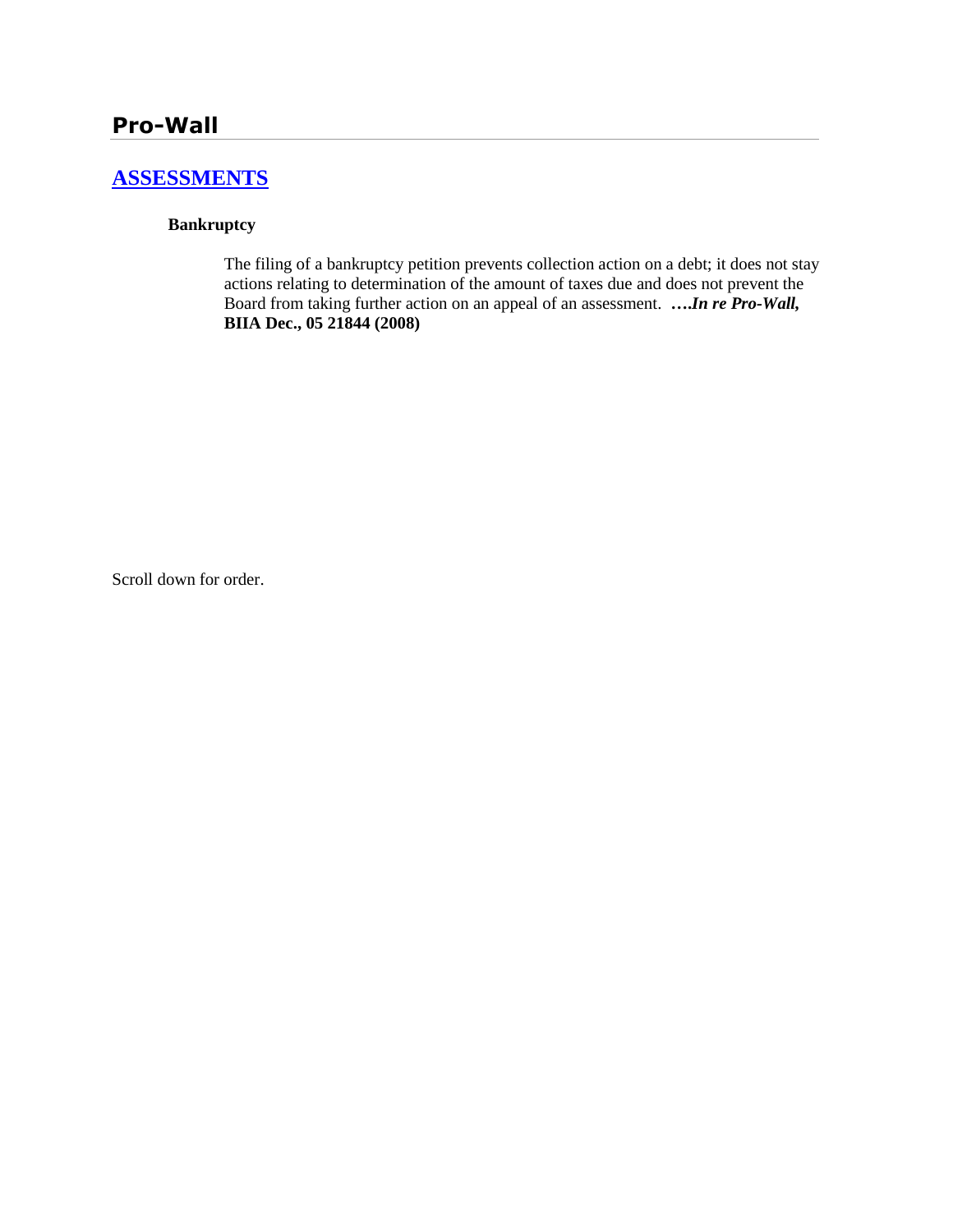# **BEFORE THE BOARD OF INDUSTRIAL INSURANCE APPEALS STATE OF WASHINGTON**

**)**

**IN RE: PRO-WALL, INC., DBA PROWALL ) DOCKET NO. 05 21844**

**FIRM NO. 045,133-00 ) DECISION AND ORDER**

## APPEARANCES:

Firm, Pro-Wall Inc., DBA ProWall, by Law Office of Scott Peterson, per Scott Peterson

Department of Labor and Industries, by The Office of the Attorney General, per Diane Hunter-Cornell, Assistant

The firm, Pro-Wall, Inc., DBA ProWall (hereafter ProWall), filed an appeal with the Board of Industrial Insurance Appeals on December 1, 2005, from Order and Notice Reconsidering Notice and Order of Assessment of Industrial Insurance Taxes No. 0392418 of the Department of Labor and Industries dated September 16, 2005. In this Order and Notice the Department modified Notice and Order of Assessment No. 0392418 of the Department dated April 18, 2005, and determined the firm owed the sum of \$19,627.10 to the Department for industrial insurance premiums, penalties, and interest, which accrued from the first quarter of 2002 through the fourth quarter of 2004, and demanded payment of that sum. The appeal is **DISMISSED**.

#### **DECISION**

Pursuant to RCW 51.52.104 and RCW 51.52.106, this matter is before the Board for review and decision on a timely Petition for Review filed by the firm to a Proposed Decision and Order issued on January 31, 2008, in which the industrial appeals judge dismissed the firm's appeal. All contested issues are addressed in this order.

The Board has reviewed the evidentiary rulings in the record of proceedings and finds that no prejudicial error was committed and the rulings are affirmed.

In the Petition for Review ProWall filed on February 26, 2008, the firm declared it had filed a petition for bankruptcy in the United States Bankruptcy Court for the Western District of Washington. ProWall asserted the filing automatically stayed any further action by this Board in adjudicating its appeal of the Department's order of assessment. We granted ProWall's Petition for Review on March 10, 200, in order to investigate whether further action should be stayed.

1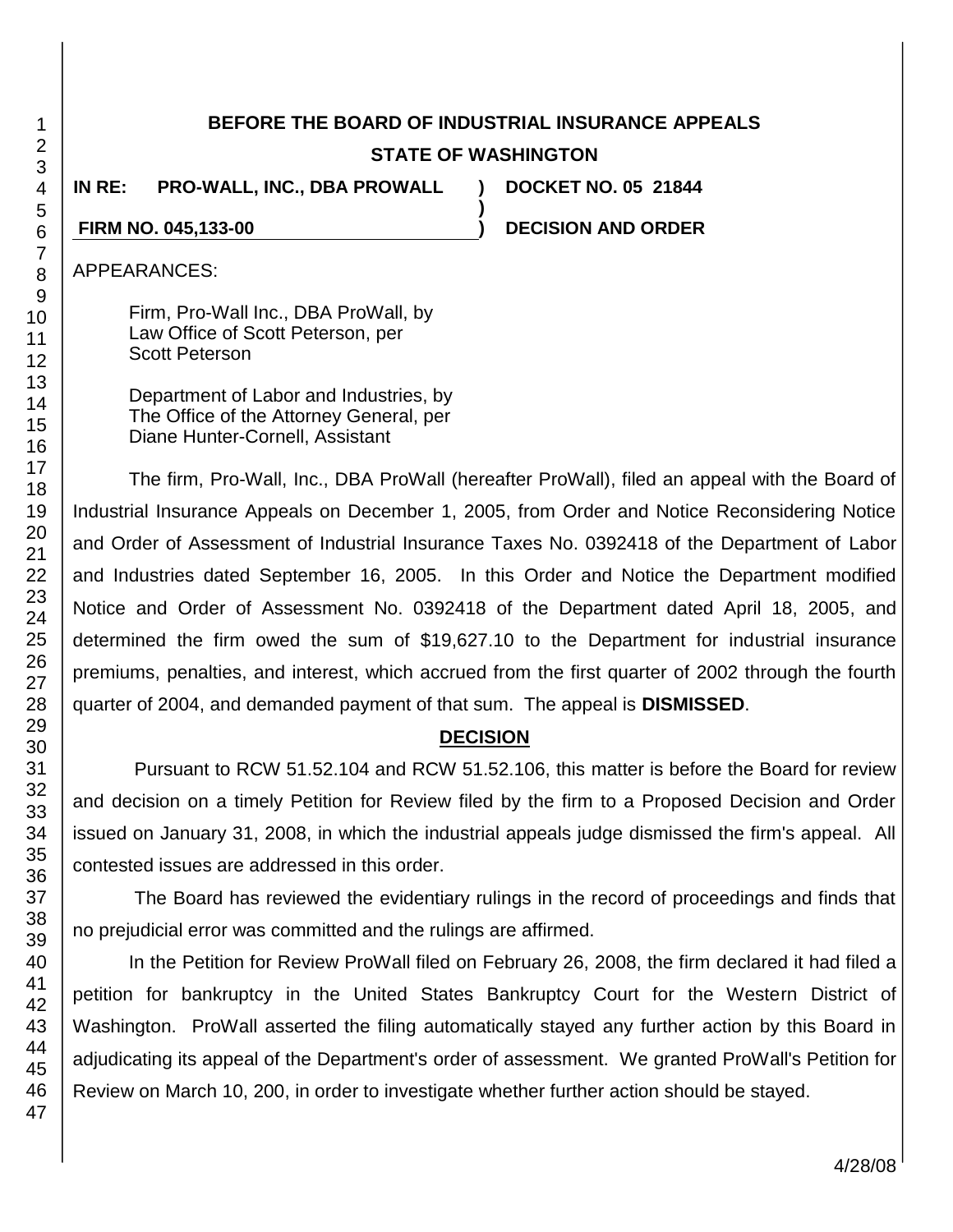#### In relevant part, 11 USC 362 (b) provides:

. . . .

(b) The filing of a petition under section 301, 302, or 303 of this *title [11 USCS §301, 302, or 303]*, . . . does not operate as a stay—

(9) under subsection (a), of—

(A) an audit by a governmental unit to determine tax liability;

 (B) the issuance to the debtor by a governmental unit of a notice of tax deficiency;

(C) a demand for tax returns; or

 (D) the making of an assessment for any tax and issuance of a notice and demand for payment of such an assessment (but any tax lien that would otherwise attach to property of the estate by reason of such an assessment shall not take effect unless such tax is a debt of the debtor that will not be discharged in the case and such property or its proceeds are transferred out of the estate to, or otherwise revested in, the debtor).

This code section allows taxing authorities to conclude the process of assessing a tax even after the automatic stay goes into effect. The stay precludes only action to place a lien of property or to collect the debt. Accordingly, the bankruptcy petition ProWall filed does not stay this Board from taking further action on the firm's appeal.

The issue presented by this appeal and the evidence presented by the parties are adequately set forth in the Proposed Decision and Order.

After consideration of the Proposed Decision and Order and the Petition for Review filed thereto, and a careful review of the entire record before us, we are persuaded that the Proposed Decision and Order is supported by the preponderance of the evidence and is correct as a matter of law.

### **FINDINGS OF FACT**

1. On April 18, 2005, the Department of Labor and Industries issued Notice of Assessment of Industrial Insurance Taxes No. 0392418 against Pro-Wall, Inc., DBA ProWall (hereafter ProWall). The Notice and Order of Assessment declared the firm owed the Department the sum of \$21,802.28 in taxes, interest, and penalties, which accrued during all four quarters of 2002, 2003, and 2004, and demanded payment of that amount. ProWall protested the notice of assessment on May 18, 2005. On September 16, 2005, the Department issued Order and Notice Reconsidering Notice and Order of Assessment of Industrial Insurance Taxes No. 0392418. The Order and Notice modified the Notice and Order of Assessment by reducing the sum the Department declared ProWall owed during the audit period to \$19,627.10. The Order and